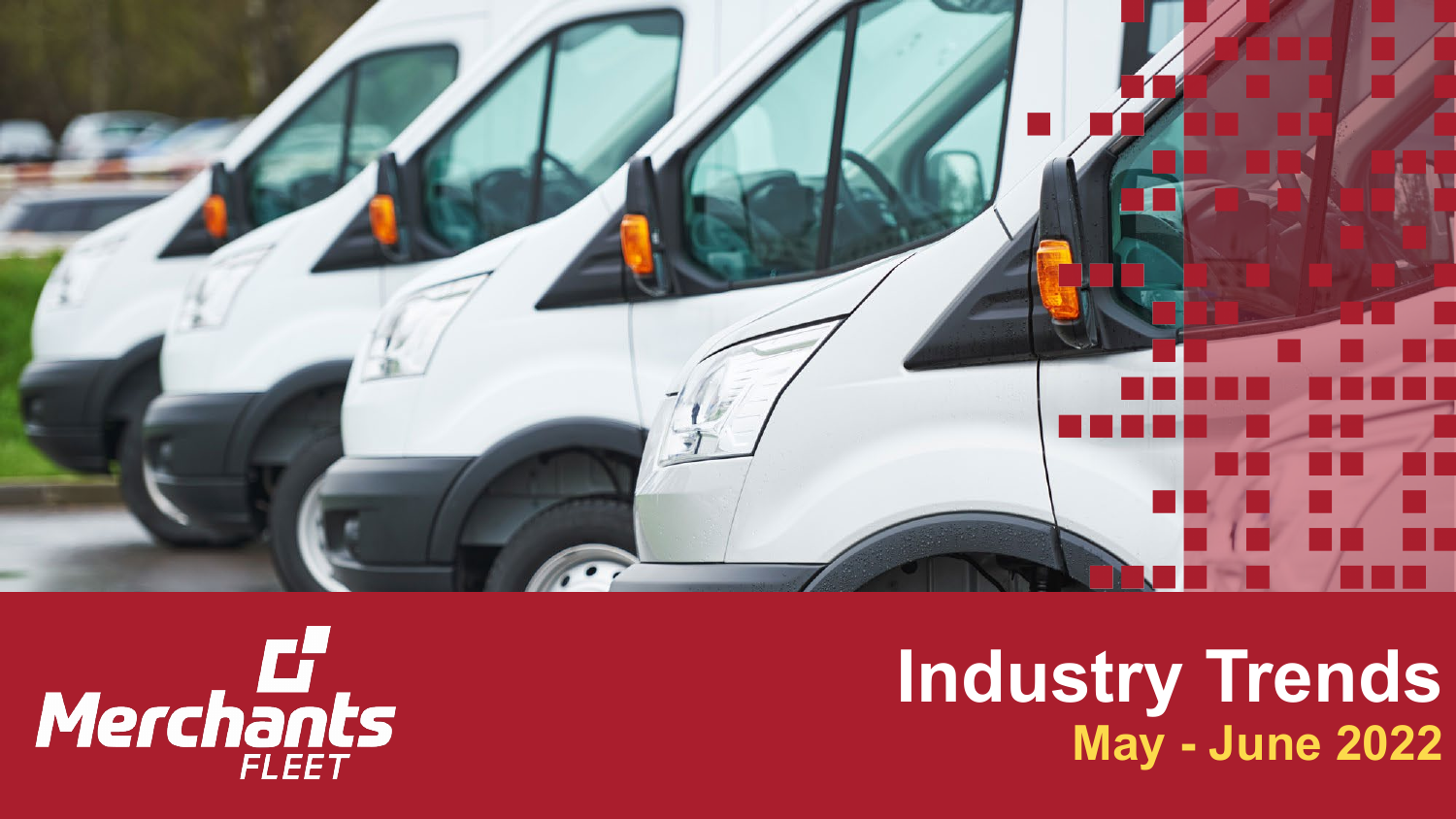## **Acquisition U.S. Sales Volume by Month & SAAR – All Manufacturers All US Sales**



- May's US vehicle sales decreased by 12.6% M/M
- Passenger vehicles sales decreased by 11.8% M/M, and light truck decreased by 12.7% M/M
- May's light trucks sales accounted for 78.8% of all sales

#### **Fleet Sales Only**

- In May, 141,047 total fleet units were sold, a 8.7% M/M decrease.
- May's new vehicle purchases is a 16.1% decrease from May 2021

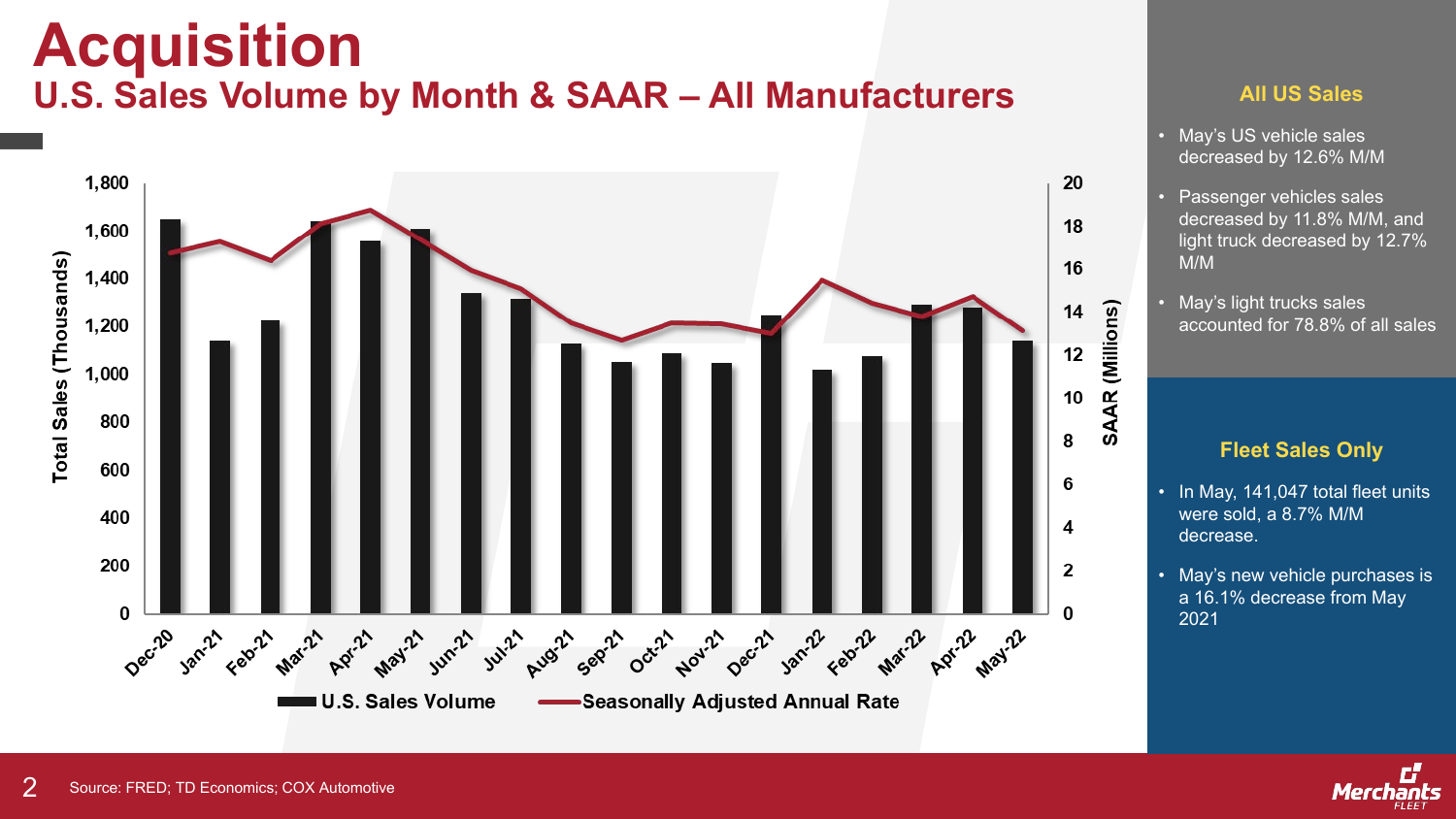## **Acquisition Dealer Inventory & Days of Supply**



- New vehicle inventories have increased slightly, Domestic inventory for April is still down 70% Y/Y.
- The average dealership days' supply has increased to 36 compared with 70 days in May 2020.
- New vehicle production increased M/M and Y/Y production is up 8%

- May new-vehicle prices increased from April
- The average price increased to \$47,148, which is still 13.5% higher Y/Y

### • **Recommendation:**

**Place orders as soon as possible, due to component shortages, production lags and new vehicle prices increasing.**

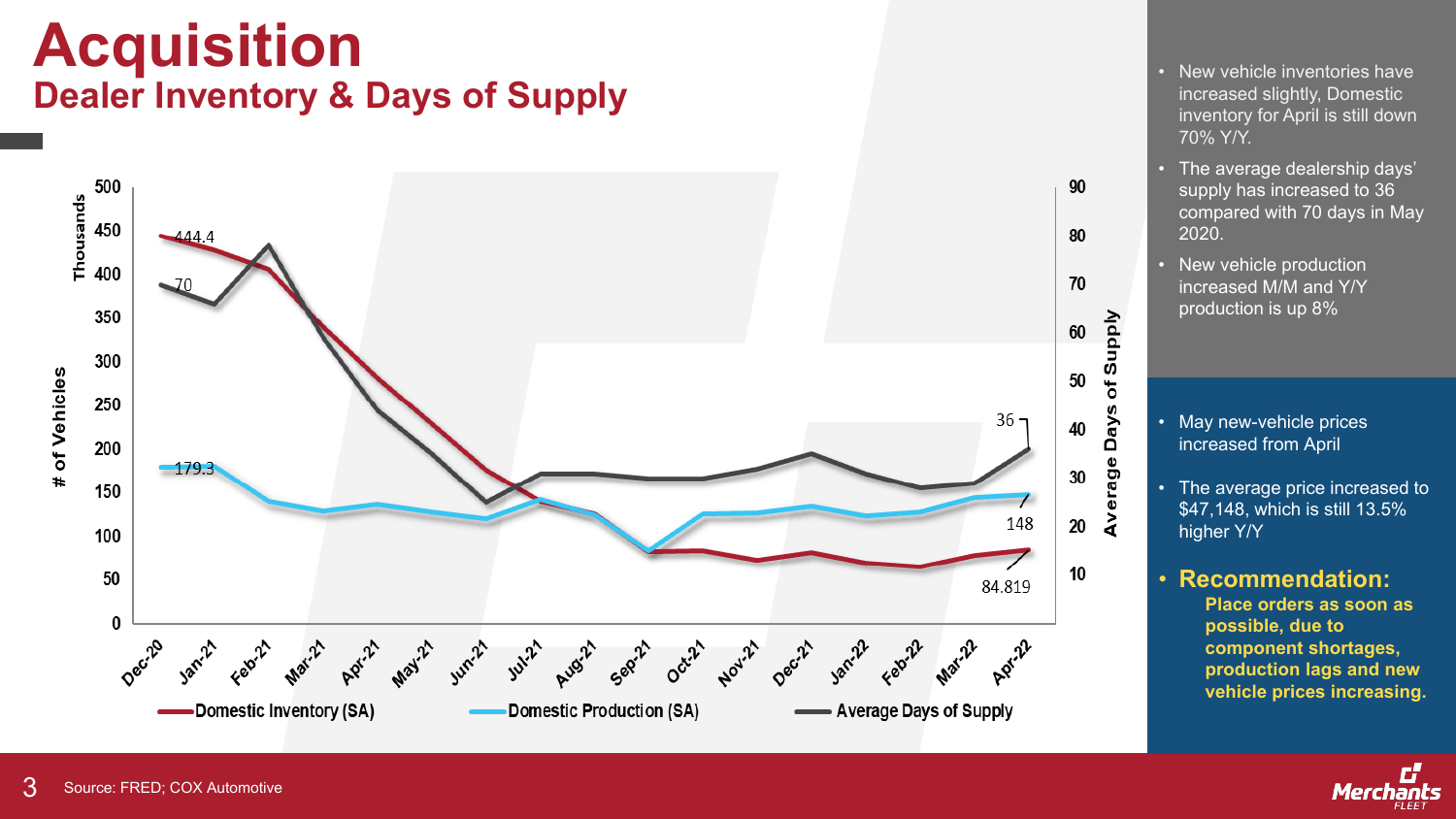## **Wholesale Resale Market**

**Manheim Used Vehicle Value Index**



- Wholesale used vehicle prices increased .7% M/M in May.
- The Manheim Used Vehicle Value Index increased by 9.7% Y/Y.
- Total volume of used vehicle sales were down for the 6th straight month, 7% Y/Y in May
- 2019 Annual Average was 138.9
- 2021 ended with an Annual average of 200.1

- All major market segments saw seasonally adjusted price increases in May, Y/Y.
- Highest Y/Y gains were realized by vans and compact cars with SUV's, luxury cars and pickups taking the bottom spots.

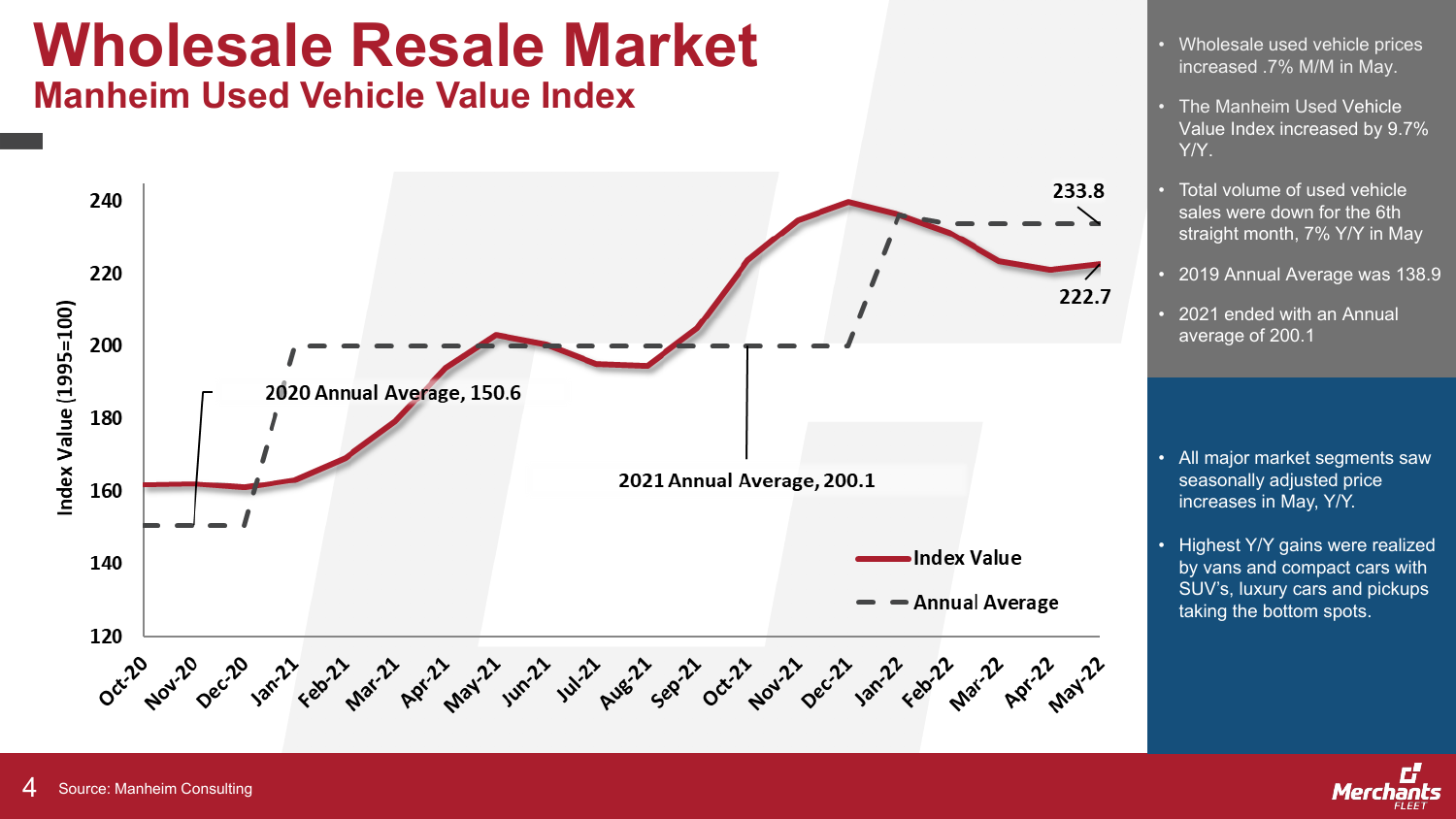## **Wholesale Resale Market**

**Average Wholesale Price by Segment Figure 1 Average Wholesale prices increased in** 



- May, up.16% M/M.
- The chip shortage on the newcar side & decrease in used car supply are the main reasons for this.

- 2021 average prices were up more than 45% above pre-COVID19.
- **Recommendation:**

**Review current inventory for any under utilized vehicles that can be sold, to take advantage of today's market.**

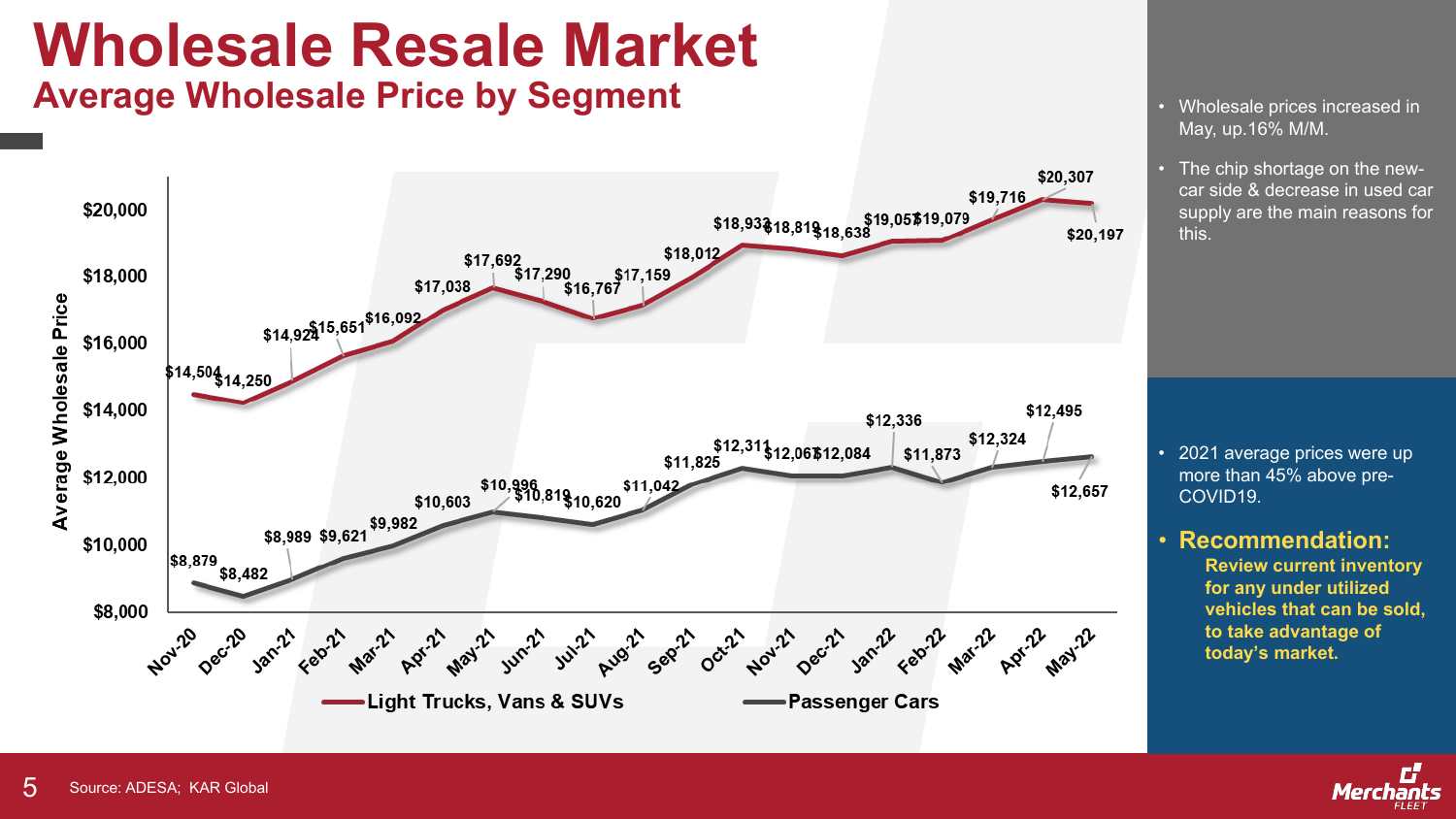## **Fuel National Average Cost per Gallon – Regular Grade & Diesel**



- U.S. regular gasoline prices increased and averaged \$4.60/gal. in May
- U.S. diesel retail prices increased and averaged \$5.57/gal

- April was up 62% gasoline and 73% diesel Y/Y.
- July 2022 forecast for gasoline retail price is \$3.92/gal. and diesel retail price of \$5.22/gal.
- **Recommendation: Closely monitor fuel prices for accurate fuel budget forecasting.**

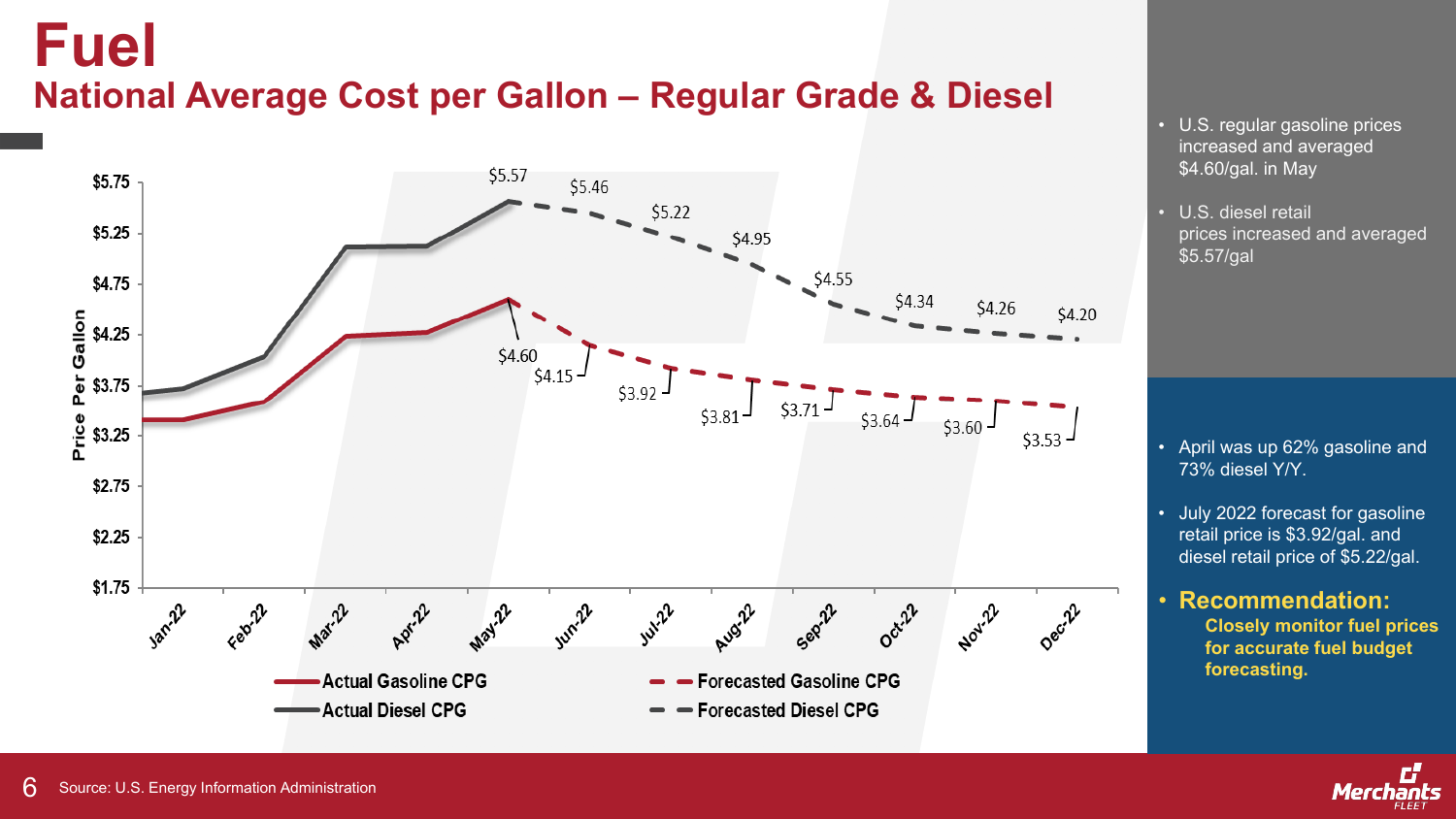## **Fuel Regional Average Cost per Gallon – Regular Grade**



- Some factors that contribute to regional gas price differences:
	- $\triangleright$  Distance from supply
	- $\triangleright$  Transportation costs
	- $\triangleright$  State and local taxes
	- $\triangleright$  Retail Competition

• **Recommendation: Closely monitor fuel prices for accurate fuel budget forecasting.**